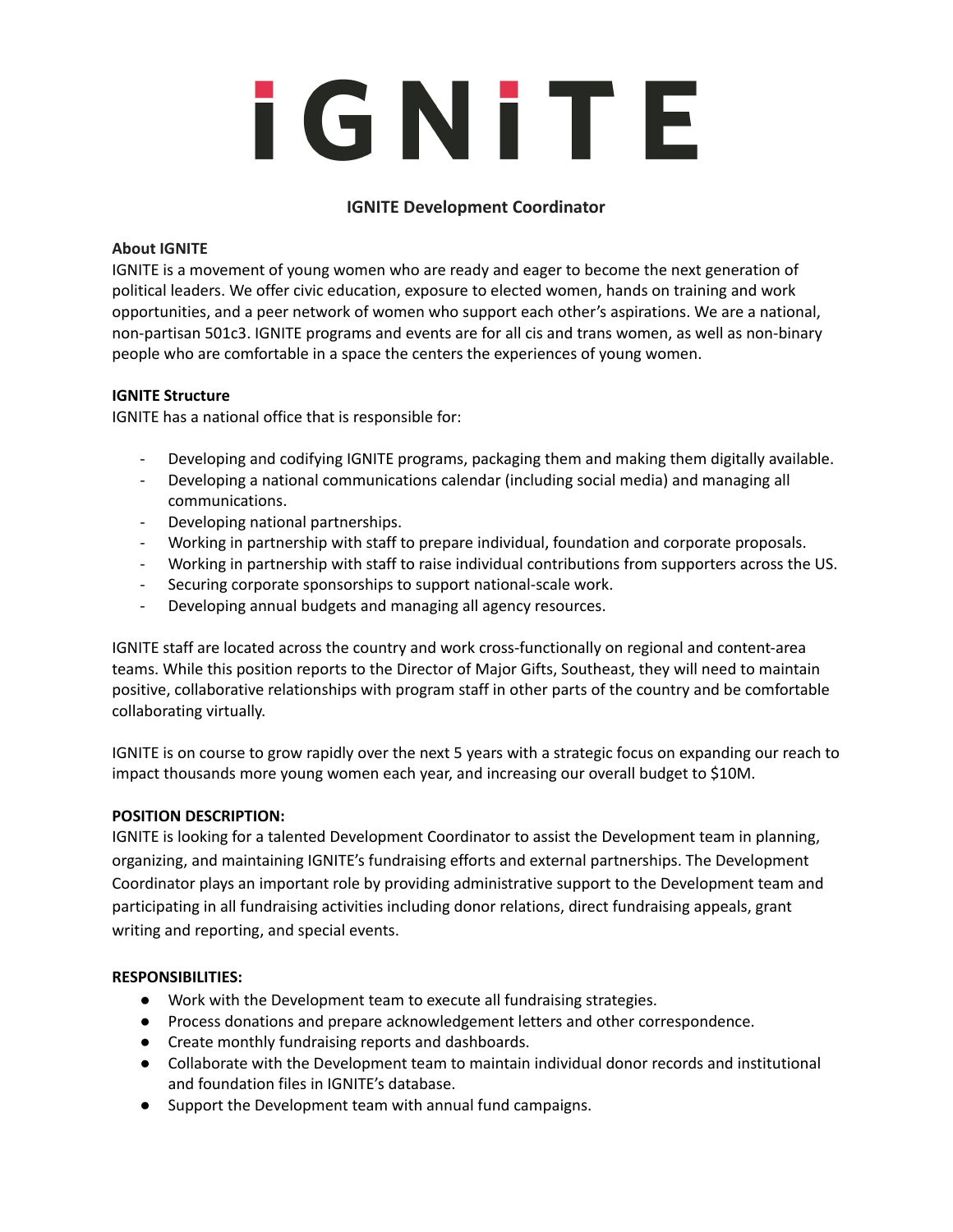## **iGNITE**

- Conduct preliminary research on prospective corporate, foundation and individual donors.
- Utilize fundraising tools to screen prospective donors, foundations and corporations. Use data to build donor profiles for the major gifts team.
- Reconcile donations with the Operations Department monthly.
- Handle all administrative details associated with development meetings and events (i.e. prepare and distribute notices, agendas, minutes, follow up notes, etc.).
- Assist the Grants Manager in preparation of grant applications and reports.
- Maintain guest lists, gather and prepare registration materials and other duties as assigned for fundraising events.
- Interface with members of all IGNITE departments.
- Other duties as assigned.
- Collaborate with other IGNITE team members on organization-wide projects and major events, as needed.

### **QUALIFICATIONS:**

- Bachelor's Degree or commensurate experience
- 1-3 years of development/philanthropic experience
- An equivalent combination of experience and education sufficient to successfully perform essential functions will be considered
- Experience in the use of Hubspot, Salesforce, or similar CRM products
- Adept in use of computer programs such as Google Suite or Microsoft Office
- Strong command over written and verbal communication skills
- Proven track record of strong organizational skills and attention to detail
- Strong sense of integrity and experience managing confidential information
- Ability to work independently and effectively handle multiple competing projects with an eye on deadlines and goals
- Collaborative and flexible team player
- Requires flexibility of schedule to accommodate needs of the organizations that may include weekend and evening events on occasion
- Good entrepreneurial work ethic and a desire to "get the job done"
- Extraordinary flexibility and willingness to adapt to new internal and external conditions
- An affinity for working with a culturally and politically diverse community
- Commitment to building and fostering a diverse, inclusive, and collegial workplace; multicultural competence and ability to work across lines of difference

**Salary Range:** \$35,000 - 50,000 base with health benefits and generous time off package.

**To Apply:** Please send a resume and statement of interest in PDF format to Elizabeth [Castañón](mailto:elizabeth@ignitenational.org) , Operations Manager, at [elizabeth@ignitenational.org.](mailto:elizabeth@ignitenational.org)

### *IGNITE requires all employees to be vaccinated against COVID-19 within 6 weeks of their start date.*